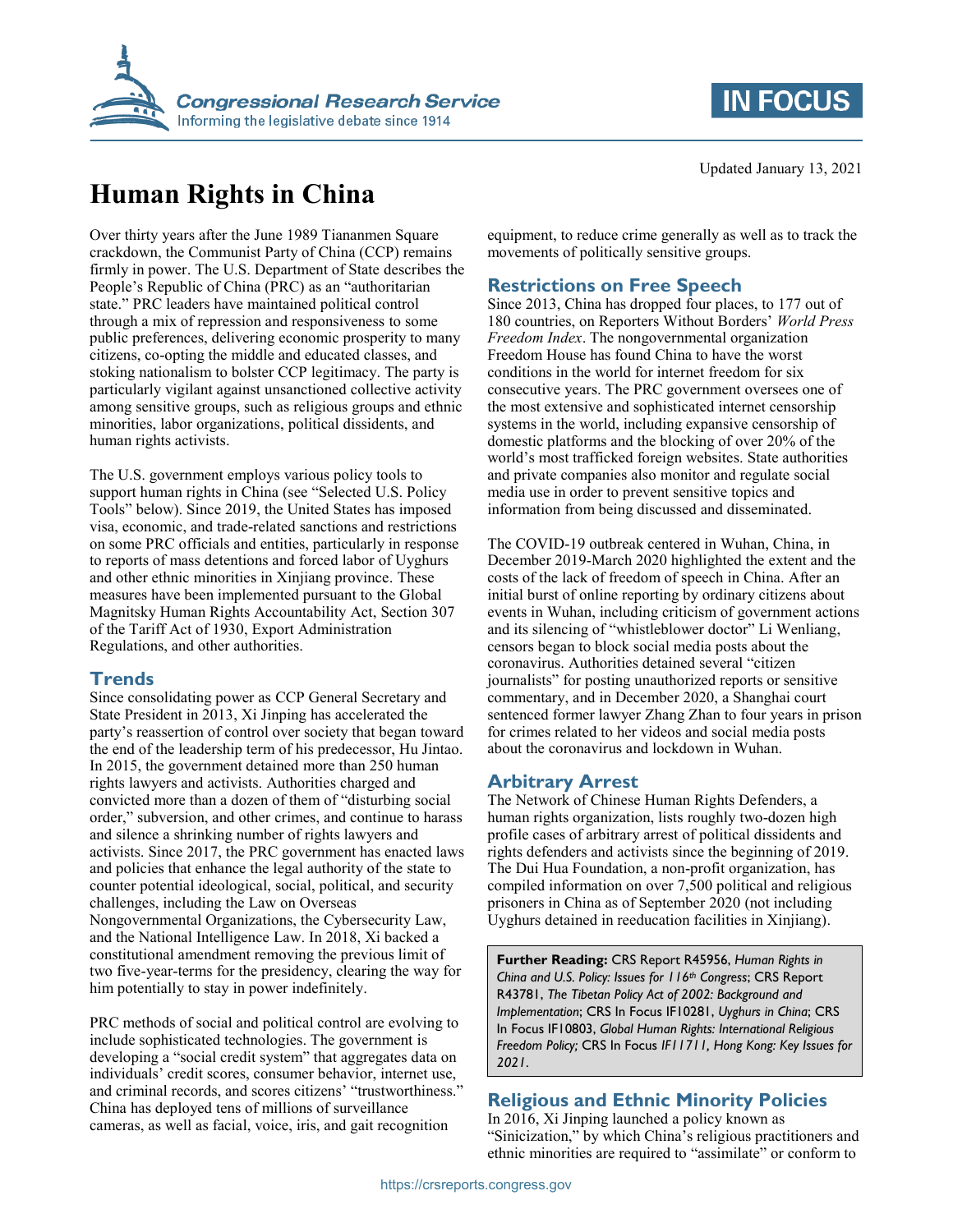Han Chinese culture, the socialist system, and CCP policies. Han Chinese, the majority ethnic group in China, make up about 91% of the country's population. New regulations on religious practice further restrict travel to foreign countries for religious reasons and contacts with foreign religious organizations, and tighten bans on religious practice among party members and religious education of children. All religious venues now are required to teach traditional Chinese culture and "core socialist values." The government has intensified pressure on Christian churches that are not officially registered to apply for government approval or risk closure. Authorities have removed crosses from roughly 4,000 church buildings in recent years, ostensibly for not complying with regulations.

#### **Tibetans**

Human rights issues in Tibetan areas in China include the curtailment of rights and freedoms to a greater degree than elsewhere in China, arbitrary detention and imprisonment of Tibetans, and ideological re-education of Tibetan Buddhist monks and nuns. Authorities have accelerated forced assimilation in Tibetan areas, including by "forcibly resettling and urbanizing nomads and farmers, and weakening Tibetan-language education in public schools and religious education in monasteries," according to the U.S. Department of State. The PRC government insists that Chinese laws, and not Tibetan Buddhist religious traditions, govern the process by which lineages of Tibetan lamas are reincarnated, and that the state has the right to choose the successor to the Tibetan spiritual leader, the 83-year-old 14th Dalai Lama, who lives in exile in India.

#### **Uyghurs**

Since an outbreak of Uyghur demonstrations and unrest in the Xinjiang Uyghur Autonomous Region (XUAR) in 2009, and sporadic clashes involving Uyghurs and Xinjiang security personnel that spiked between 2013 and 2015, PRC leaders have sought to "stabilize" the region through large scale criminal arrests and more intensive security and assimilation measures aimed at combatting "terrorism, separatism and religious extremism." Experts say that the government's forceful attempts to transform the thought and customs of Uyghurs, a Turkic ethnic group who practice a moderate form of Sunni Islam, and assimilate them into Han Chinese culture may result in the destruction of Uyghur culture and identity.

According to some estimates, between 2017 and 2020, XUAR authorities arbitrarily detained roughly 1.5 million Turkic Muslims, mostly Uyghurs, in "reeducation" centers. Detainees are compelled to renounce many of their Islamic beliefs and customs as a condition for their possible release. In 2020, many detainees likely were formally convicted of crimes and placed in higher security facilities. The government has relocated other former detainees and their families to residential compounds with restricted access.

Since 2019, thousands of Uyghurs, including many former detainees, have been employed in textile and other laborintensive industries in Xinjiang and other provinces, under circumstances that some observers argue indicate the use of forced labor. Uyghurs who refuse to accept such employment may be threatened with detention. Factory

employment also often involves heavy surveillance and political indoctrination during and after work.

# **Selected U.S. Policy Tools**

- x **Democracy and Human Rights Programs:** Since 2001, the U.S. government has directly supported human rights, democracy, rule of law, civil society, internet freedom, and environmental programs in China through nongovernmental organizations, as well as programs to promote sustainable development, environmental conservation, and preservation of indigenous culture in Tibetan areas.
- x **National Endowment for Democracy (NED) Grants:** A bipartisan nongovernmental foundation funded primarily by an annual congressional appropriation, NED has sponsored programs that promote human rights and democracy in China since the mid-1980s.
- **International Media:** U.S. government-funded Voice of America (VOA) and Radio Free Asia (RFA) provide external sources of independent or alternative news and opinion to audiences in China. Both media outlets broadcast in Mandarin, Cantonese, and Tibetan. RFA Uyghur is the only Uyghur language news service outside of China.
- **Targeted Legislation:** Congress has enacted numerous laws to respond to human rights developments and related issues in Tibet and Xinjiang specifically. U.S. policy toward Tibet is largely guided by the Tibetan Policy Act of 2002 (Foreign Relations Authorization Act, FY2003, P.L. 107-228). Recent Tibet-related legislation includes the Reciprocal Access to Tibet Act of 2018 (P.L. 115-330), and the Tibetan Policy and Support Act of 2020 (Consolidated Appropriations Act, FY2021, P.L. 116-260). Recent Xinjiang-focused legislation includes the Uyghur Human Rights Policy Act of 2020 (P.L. 116-145).
- **Targeted Sanctions:** The Global Magnitsky Human Rights Accountability Act (Title XII, Subtitle F of P.L. 114-328), as implemented under Executive Order 13818, authorizes the President to impose economic sanctions and visa denials or revocations against foreign individuals responsible for human rights abuses or corruption. Other authorities also provide for visa sanctions, including against the immediate family members of human rights abusers.
- **Export Restrictions:** The United States may impose restrictions on the sale or transfer of certain U.S. goods and services to PRC entities on the basis of national security or foreign policy interests, including human rights, under the Export Administration Regulations.
- x **Forced Labor Import Restrictions:** Section 307 of the Tariff Act of 1930 (19 U.S.C. §1307) forbids the importation of "goods, wares, articles, and merchandise" into the United States that were produced with forced labor.

**Thomas Lum**, Specialist in Asian Affairs